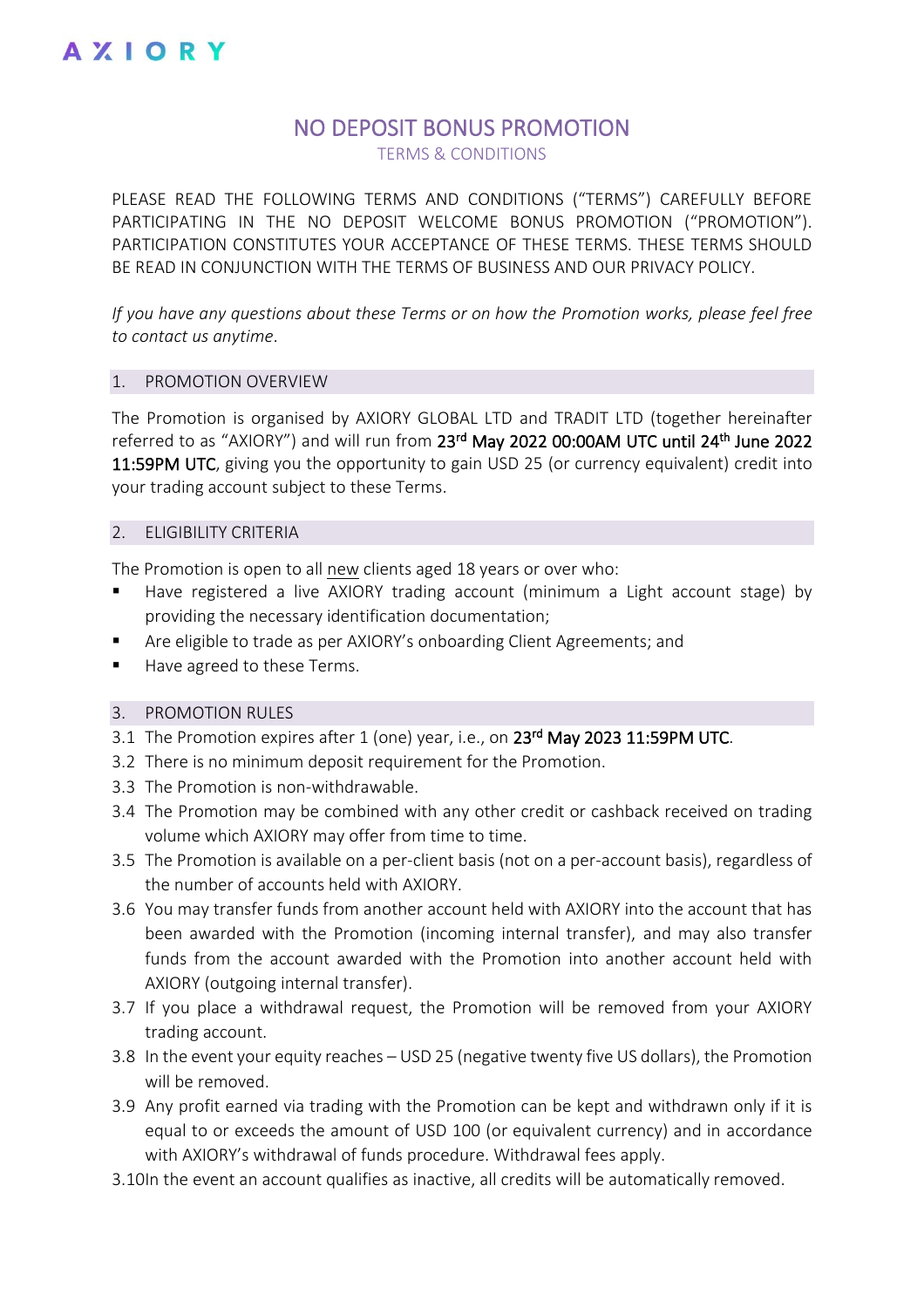## **AXIORY**

- 3.11You acknowledge that any indication or suspicion of any form of abuse, fraud, manipulation, in AXIORY's reasonable discretion, may lead to such account's disqualification from participation in the Promotion.
- 3.12AXIORY reserves the right to decline registration of any participant in the Promotion and/or disqualify any participant from the Promotion who violates or abuses these Terms or AXIORY's Terms of Business, and where necessary:
	- (a) withhold, cancel and/or subtract credit from your account(s);
	- (b) terminate your agreement with AXIORY and your access to AXIORY's services;
	- (c) block your account(s) due to abusive behaviour, including but not limited to:
		- (i) when you, acting by yourself or with others, open trading position(s) which have the purpose or effect of extracting the credit provided and/or profits generated by the Promotion, without exposure to economic risk, including without limitation, loss of the Promotion or your capital (or capital of others);
		- (ii) where you, acting by yourself or with others, hedge your positions, including without limitation, holding open position(s) in one direction, including by way of illustration only, single or correlated currencies, at given periods, internally (using other accounts held with AXIORY) or externally (using other trading accounts held with other brokers).
- 3.13AXIORY will not be liable for any adverse effects where an account has open positions or floating profit/loss which results in the Promotion being removed for any reason.
- 3.14This Promotion is not available for Alpha (MT5) accounts.

### 4. GENERAL TERMS

- 4.1 AXIORY reserves the right to cancel or amend the Promotion and these Terms without prior notice. Any changes to the Promotion will be notified to participants as soon as possible. Under no circumstances shall AXIORY be liable for any consequences of any alteration, amendment, suspension, cancelation or termination of the Promotion.
- 4.2 By participation in the Promotion, each participant declares and consents to the processing of his/her personal data collected and used by AXIORY to process them through automated and/or non-automated means. The personal data of the participants will be retained and used in accordance with AXIORY's Privacy Policy.
- 4.3 AXIORY cannot accept any responsibility for any damage, loss, injury or disappointment suffered by any participant entering the Promotion or as a result of accepting the Promotion.
- 4.4 AXIORY is not responsible for any problems or technical malfunction of any telephone network or lines, computer online systems, servers, or providers, computer equipment or software, failure of any email or entry to be received on account of technical problems or traffic congestion on the internet, telephone lines or at any website, or any combination thereof, including any injury or damage to participants or any other person's computer or mobile telephone related to or resulting from participation in the Promotion.
- 4.5 AXIORY will not accept any responsibility for the damage, loss, injury or disappointment suffered by any participant of the Promotion.